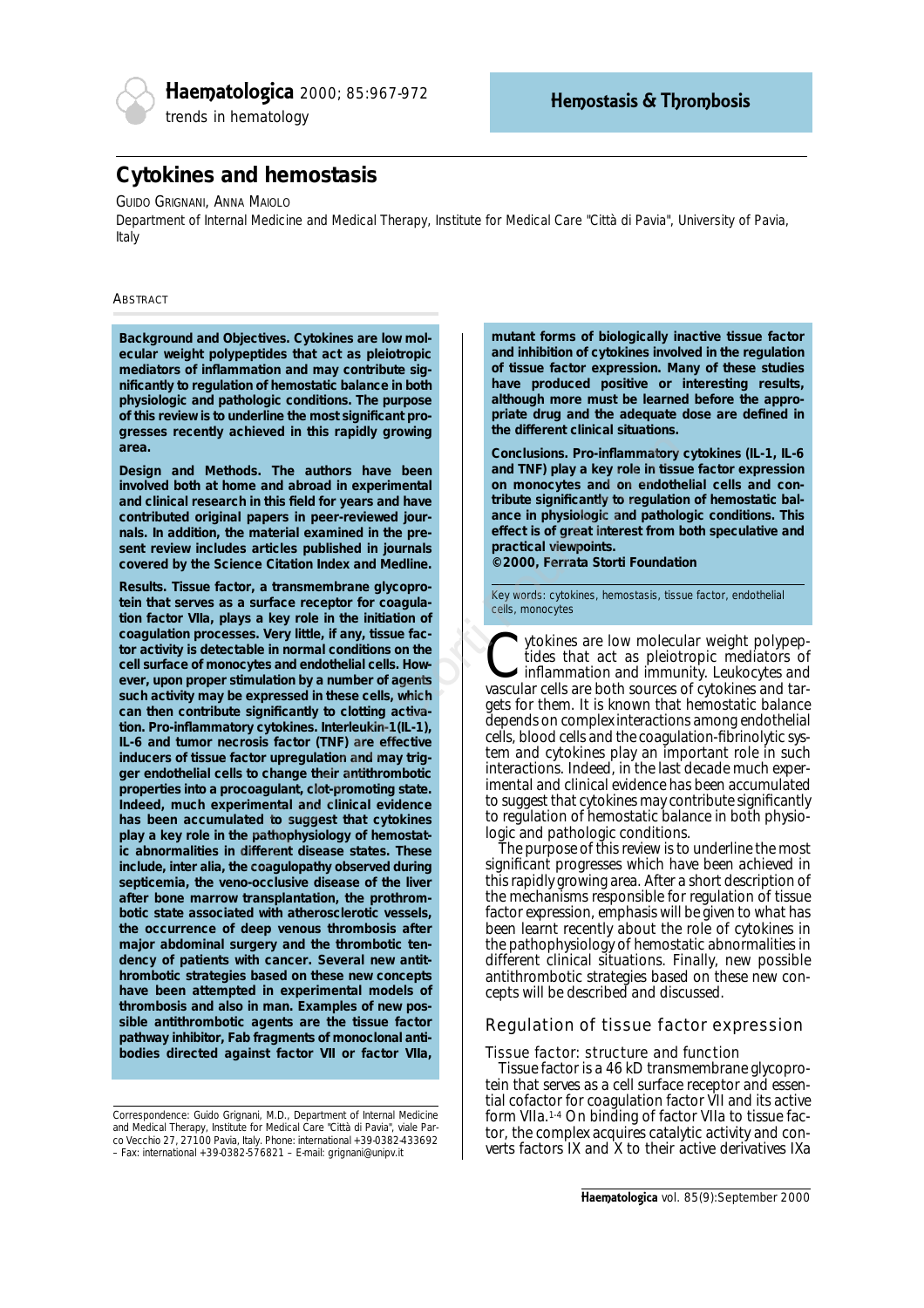and Xa, respectively, thus leading to thrombin generation and fibrin formation.<sup>5</sup> Most interestingly, tissue factor does not change conformation upon binding to VIIa.<sup>6,7</sup> This suggests that tissue factor forms a rigid scaffold for immobilizing the otherwise flexible VIIa<sup>8</sup> and positions the active center at the correct distance from the cell membrane. Therefore, association of VIIa with cell surface tissue factor results in catalytic enhancement of the VIIa catalytic domain. Further enhancement of the reaction rate is achieved by preferential recognition of phospholipid bound factors IX and X by the tissue factor-VIIa complex.1

Thus, little reason exists today to doubt that the binding of factor VII to tissue factor and the subsequent reactions so triggered play a *prima ballerina* role in the initiation of coagulation process in both physiologic and pathologic conditions.9

Although the initiation of coagulation is considered to be the main physiologic function of tissue factor, recent evidence suggests that tissue factor might participate in other biological activities, including the induction of intracellular  $Ca^{2+}$  signals,  $10-12$  the regulation of the metastatic behavior of melanoma cells13 and angiogenesis.5 The results of these studies imply that tissue factor is a true receptor with signaling abilities, which is an attractive concept in the light of the structural similarity of tissue factor to members of the cytokine receptor superfamily.3 Interestingly, targeted disruption of the murine tissue factor gene is associated with impaired vascular development and lethal embryonic bleeding.14

Anatomical localization of tissue factor is of importance to understand its crucial role in hemostasis and thrombosis.15 Tissue factor is constitutively present on the cell membrane of fibroblasts, of pericytes in and around blood vessels, of glomerular epithelial cells and of tumor cells.<sup>15-17</sup> Such localization accounts for clotting activation in sites of endothelial damage with blood extravasation and for hemostatic abnormalities in patients with cancer. Contrariwise, very little, if any, tissue factor activity is detectable in normal conditions on the cell surface of monocytes and endothelial cells. However, upon proper stimulation by a number of agents such activity is expressed in these cells, which can then contribute significantly to clotting activation.

### *Tissue factor expression on monocytes*

The different stimuli able to induce tissue factor expresion on monocytes are reported in Table 1. It is known that monocytes become activated for inflammatory response upon exposure to bacteria, viruses, endotoxins or immune complexes and such activation is accompanied by expression of tissue factor activity on cell membrane.18-20 Pro-inflammatory cytokines such as interleukin-1 (IL-1), tumor necrosis factor (TNF) and IL-6 are also very well known inducers of tissue factor expression in monocytes19,21,22 and the same effect has been observed after exposure of these cells to IL-8 or interferon (IFN)-γ. 23,24 The ability of infectious agents, immune complexes and pro-inflammatory cytokines to activate monocytes for the inflammatory response and at the same time to induce tissue factor expression on their membrane is of great interest, as it could represent the biological basis to explain the strong relaTable 1. Agents able to induce tissue factor expression on monocytes.

| Infectious agents (viruses, bacteria)<br><b>Fndotoxins</b>                                                                                                                                          |
|-----------------------------------------------------------------------------------------------------------------------------------------------------------------------------------------------------|
| Immune complexes                                                                                                                                                                                    |
| Reactive C protein                                                                                                                                                                                  |
| C5a (anaphylotoxin)                                                                                                                                                                                 |
| Different cytokines (IL-1, TNF, IFN- $\gamma$ , IL-6, IL-8)                                                                                                                                         |
| Interaction of monocytes, mediated by adhesion receptors, with other cells<br>(platelets, polymorphonucleated leukocytes, endothelial cells, tumor cells)<br>or with adhesive proteins (fibrinogen) |

tionships existing between inflammation and the coagulation system.21,25,26 Upregulation of tissue factor expression in monocytes upon adhesion to other cells or to adhesive proteins is also likely to be relevant in this context.20,27,28

# *Tissue factor expression on endothelial cells*

Endothelial cells were long considered little more than a *layer of nucleated cellophane*, endowed with negative properties, the most important of which being that of a non-thrombogenic substrate for blood. This view has changed radically: it is now evident that hemostasis, inflammatory reactions and immunity involve close interactions between immunocompetent cells and vascular endothelium. Upregulation of tissue factor expression upon exposure of endothelial cells to appropriate stimuli is of great importance in understanding their role in hemostatic balance. A list of agents able to induce *in vitro* the expression of tissue factor activity on endothelial cells is reported in Table 2. It is of interest to note that several inducers able to trigger tissue factor expression on monocytes (see above) show the same activity on endothelial cells; these include infectious agents, endotoxins, immune complexes and pro-inflammatory cytokines IL-1 and TNF.29-31 Such cytokines are known to influence endothelial cell function profoundly, as they not only induce procoagulant activity, but also inhibit the thrombomodulin/protein C anticoagulation pathway and affect fibrinolysis by upregulating both urokinase type plasminogen activator and type I inhibitor of such activation. Furthermore, IL-1 and TNF stimulate endothelial cells to produce and release important vasoactive agents such as PGI<sub>2</sub>, nitric oxide, PAF and endothelin. Such a complex series of molecular events which take place in endothelial cells upon exposure to pro-inflammatory cytokines is considered to represent the induction of a *prothrombotic pro-inflammatory program* in such cells.29 The private translated that the same and the storting the signals that the delay were suggests that issue factor<br>
intracellular Ca<sup>2</sup> signals, <sup>the 1</sup> interactium ca<sup>2</sup> signals, the leader end the end of the end of the end

> Other agents act as specific inducers of tissue factor expression on endothelial cells, as they are not effective with monocytes. Advanced glycosylation end products (AGEs), which are formed in patients with poorly controlled diabetes mellitus, show this property.<sup>32</sup> AGE formation results from the spontaneous covalent reaction of circulating glucose with free amino groups with subsequent rearrangement and production of fluorescent moieties irreversibly bound to proteins. AGEs promote the formation of oxidized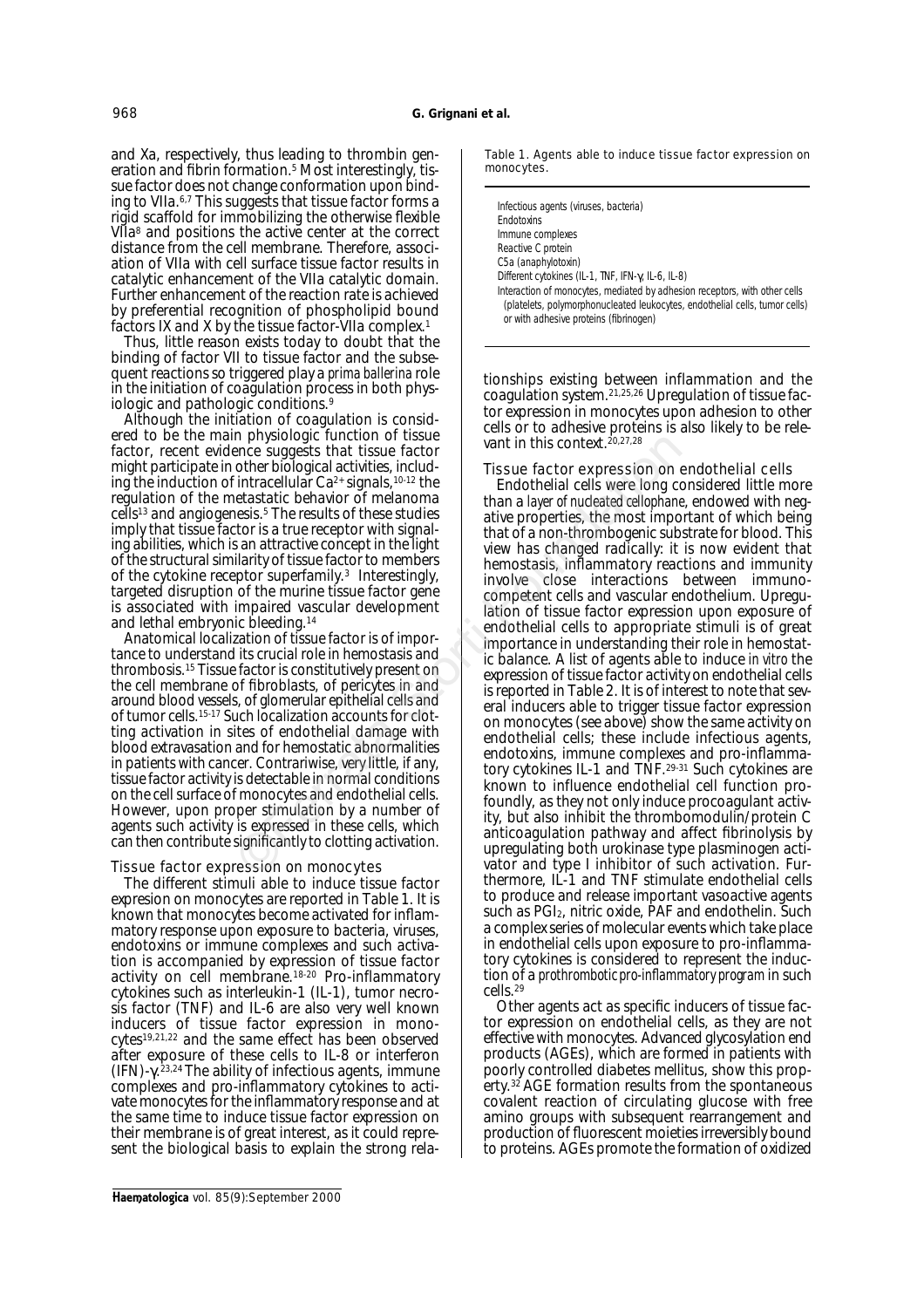Table 2. Agents able to induce tissue factor expression on endothelial cells.

Infectious agents (viruses, bacteria) **Endotoxins** Immune complexes Pro-inflammatory cytokines (IL-1, TNF) Advanced glycosylation end products (AGEs) Reactive oxygen species Thrombin Binding of CD40 to its ligand (CD40L)

LDL, induce cytokine and growth factor release from macrophages, and stimulate the expression of tissue factor and of adhesion molecules on endothelial cells. They are, therefore, considered to play an important role in progression of atherosclerosis in diabetes.

Reactive oxygen species are other important specific inducers of tissue factor expression on endothelial cells.29 Their effect is mediated by stimulation of NF-kB, a transcription factor which acts as a regulator of genes involved in inflammation.<sup>29,33</sup>

Interestingly, thrombin has also been reported to be able to induce tissue factor expression on endothelial cells,<sup>14</sup> thus leading to further clotting activation.

Furthermore, it has been recently demonstrated that ligation of CD40, an important signal transduction molecule present on endothelial cells, elicits tissue factor dependent procoagulant activity and this pathway has been suggested to be involved in the development of prothrombotic states during diseases associated with endothelial cell activation.34, 35

Therefore, a wide spectrum of agents may trigger *in vitro* tissue factor expression on endothelial cells: proinflammatory, dysmetabolic, oxidative stimuli may induce endothelial cells to change their antithrombotic properties into a procoagulant, clot-promoting state. Tissue factor mRNA and protein levels decline in endothelial cells despite continued exposure to agonists, and this could represent a mechanism to contain the extent of clotting activation. This behavior could also explain why it has been difficult to demonstrate expression of tissue factor by endothelial cells *in vivo* even in response to potent provocations when expression was expected.14 However, tissue factor is found *in vivo* associated with endothelial cells after vascular injury, within atherosclerotic plaques and in tumor-derived vessels.<sup>14</sup>

# Cytokines and hemostatic abnormalities in different disease states

Septicemia is a dramatic, very convincing demonstration of the close relationship existing between inflammation and the hemostatic system. The spectrum of hemostatic changes during systemic infection may vary from subclinical clotting activation to disseminated intravascular coagulation associated with consumption coagulopathy, microvascular thrombosis and subsequent multiorgan failure.36,37 Recent *in vivo* studies in humans and non-human primates have documented the pivotal role of cytokines in hemostatic abnormalities of patients with sepsis.<sup>21,38</sup> Cytokines involved in the altered hemostatic properties in infection and inflammation are TNF, IL-1, IL-6 and IL-10. Indeed, both clinical and experimental studies have documented enhanced production of these cytokines during systemic infection.39-42 Activation of coagulation during septicemia proceeds through the extrinsic tissue factor-mediated pathway. Activation of the contact system does not contribute to coagulation abnormalities, but is involved in the development of shock.21 Available experimental and clinical evidence suggests that TNF is mainly involved in activation of fibrinolysis,40 IL-6 in activation of coagulation41,43 and IL-1 in activation of both.44,45 In contrast, IL-10 may serve a protective function during septicemia, at least in part related to its capacity to inhibit the production of pro-inflammatory cytokines.21, 46

Pro-inflammatory cytokines could also be involved in the pathophysiology of thrombotic complications in a number of other disease states: these include the antiphospholipid syndrome,47-49 veno-occlusive disease of the liver after bone marrow transplantation,50,51 the vasculitides observed in autoimmune connective tissue diseases,<sup>19</sup> the prothrombotic states associated with atherosclerotic vessels,30, 52-54 the occurrence of deep venous thrombosis after major abdominal surgery,19,55 and acute rejection after solid organ transplantation.<sup>19,56-59</sup>

Finally, cytokines are involved in hemostatic abnormalities and in the thrombotic tendency of patients with cancer. The systemic activation of coagulation that occurs in malignancy is well known and has been described under the name of Trousseau's syndrome.60-62 The mechanisms of this systemic coagulation activation have been extensively investigated and were shown to involve the tumor cells and the host response. First of all cancer cells are able to promote blood clotting by several tumor-associated procoagulant agents, including tissue factor63,64 and cancer procoagulant, a cysteine protease which directly activates factor X.64-66 Furthermore, tumor-associated macrophages stimulate the production of growth and angiogenic factors and express tissue factor-like procoagulant activity.67,68 Indeed, cytokine production is greatly increased in such patients, as a result of activation of host cells such as monocytes and endothelial cells and of cytokine release by tumor cells themselves.68-72 In turn, cytokines such as IFN-α, IFN-γ and TNF have been shown to be able to increase tumor cell procoagulant activity,73,74 thereby enhancing clotting activation in cancer patients. Finally, the close interaction of tumor cells and endothelial cells may induce surface expression of tissue factor in the latter<sup>75</sup> and this effect could play an important role in the two-way interaction of tumors with the hemostatic system. species are other important species<br>
in the pathophysiology of throm<br>
ue factor expression on endothe<br>
in a number of other disease sta<br>
ect is mediated by stimulation of<br>
in a number of other disease sta<br>
d in inflammati

# New possible antithrombotic strategies

Several therapeutic approaches to inhibiting tissue factor/VIIa complex or to limiting cytokine production or activity have been attempted in experimental models of thrombosis and also in man.

Examples of possible new antithrombotic agents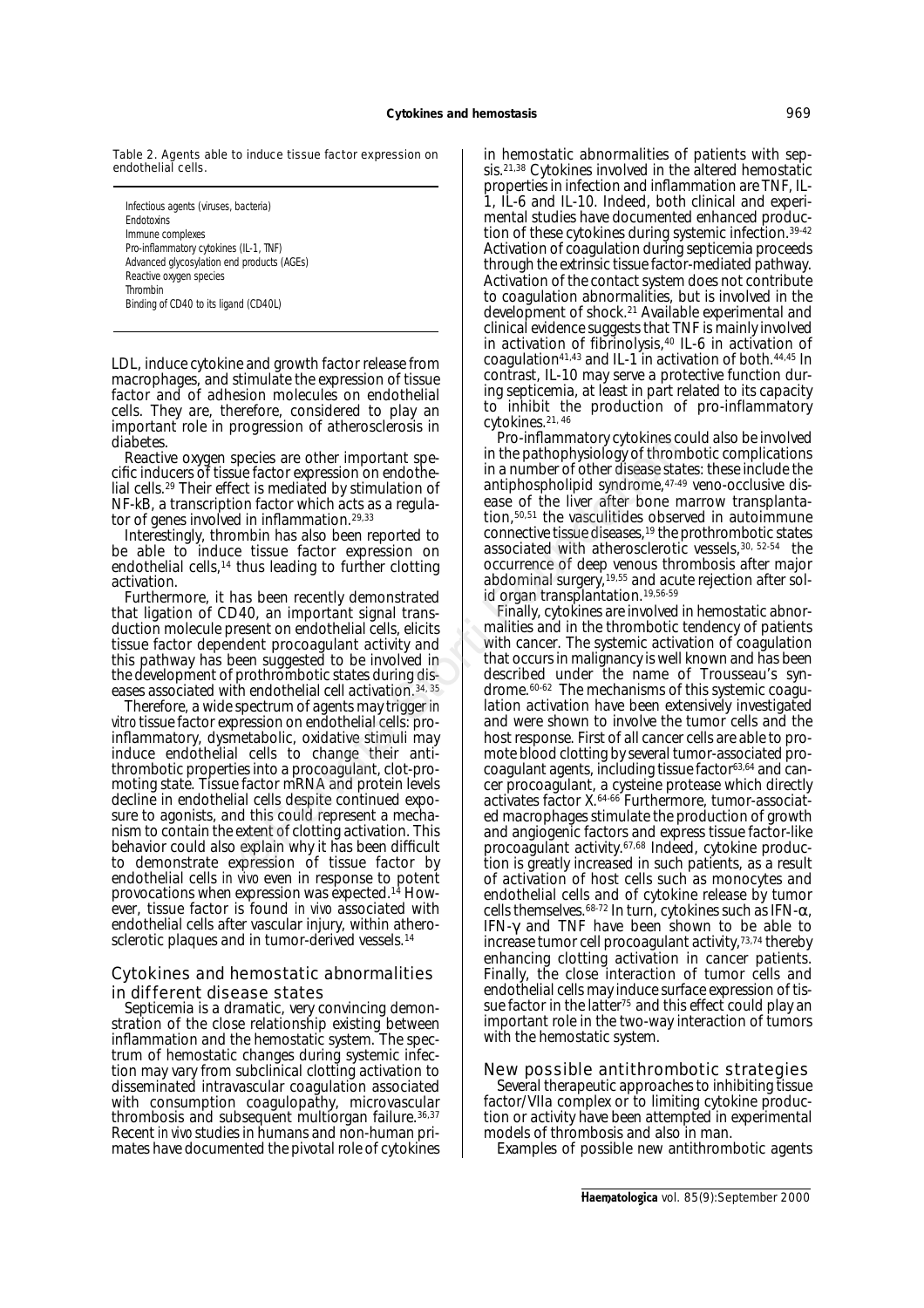are the tissue factor pathway inhibitor, the physiologic Kunitz domain inhibitor of the tissue factor/VIIa complex, and Fab fragments of a monoclonal antibody directed against factor VII or factor VIIa. Several animal studies support the therapeutic usefulness of these molecules in thrombosis and Gram-negative sepsis.76-78 Another potential agent is TFAA, a mutant form of human soluble tissue factor (Lys165Ala, Lys166Ala) which binds to VIIa and forms an inactive complex. Antithrombotic activity was shown by TFAA in a rabbit arterial thrombosis model without affecting general hemostasis.<sup>5</sup> Together, these data indicate that pharmacologic intervention at the initial stage of the coagulation cascade might be efficacious as well as safe.

Another attractive approach is inhibition of cytokines involved in the regulation of tissue factor expression. Several possibilities have been explored in this context: antibodies directed against proinflammatory cytokines, cytokine inhibitors, drugs capable of inhibiting cytokine production.

Treatment with anti-TNF antibodies was found to reduce mortality rates and coagulation abnormalities after injection of endotoxin or live bacteria into monkeys,21,39 although this effect has not been confirmed in patients with sepsis.79 Furthermore, administration of an anti-IL-6 antibody prevented coagulation activation after administration of a low dose of endotoxin to chimpanzees, whereas it did not affect activation of the fibrinolytic system.41 43 In the same line, recombinant IL-1ra, the naturally occurring inhibitor of IL-1, has been administered in baboons with fatal bacteremia, and in patients with sepsis.<sup>44,45</sup> In both cases activation of coagulation and fibrinolysis was clearly reduced by the treatment. ntibolates directed against pro-<br>
internet and against pro-<br>
internet and to the strate and to the strate and consider the beat the extracellular domain<br>
the of the extracellular domain<br>
the of the extracellular domain<br>
th

Inhibition of cytokine production is also a potentially interesting approach. Glucocorticoids, theophylline and pentoxifylline are powerful suppressors of cytokine release<sup>19, 80</sup> and this property could be of clinical benefit in selected situations of clotting activation. Furthermore, FR167653, a low molecular weight inhibitor of IL-1 and TNF production, markedly improved thrombocytopenia and plasma coagulation parameters after injection of endotoxin in rats.<sup>81</sup>

New avenues are being opened by fundamental discoveries regarding the relationship between cytokines and thrombosis, forming a rationale for new therapeutic approaches. However, more must be learnt before the appropriate drug and the adequate dose are defined in the different clinical situations.

### *Contributions and Acknowledgments*

*Authors of the present paper were similarly involved in the design, bibliographic research, writing and discussion of the manuscript.*

### *Disclosures*

*Conflict of interest: none.*

*Redundant publications: no substantial ovelapping with previous papers.*

### *Manuscript processing*

*Manuscript received April 27, 2000: accepted August 3, 2000.*

### References

- 1. Edgington TS, Mackman N, Brand K, Ruf W. The structural biology of expression and function of tissue factor. Thromb Haemost 1991; 66:67-79.
- Nemerson Y. Tissue factor: then and now. Thromb Haemost 1995; 74:180-4.
- 3. Edgington TS, Dickinson CD, Ruf W. The structural basis of function of the TF.VIIa complex in the cellular initiation of coagulation. Thromb Haemost 1997; 78:401-5.
- 4. Nemerson Y, Giesen PL. Some thoughts about localization and expression of tissue factor. Blood Coagul Fibrinolysis 1998; 9(Suppl 1):45-7.
- 5. Kirchhofer D, Nemerson Y. Initiation of blood coagulation: the tissue factor/factor VIIa complex. Curr Opin Biotechnol 1996; 7:386-91.
- 6. Harlos K, Martin DMA, O'Brien DP, et al. Crystal structure of the extracellular region of human tissue factor. Nature 1994; 370:662-6.
- 7. Muller YA, Ultsch MH, Kelley RF, De Vos AM. Structure of the extracellular domain of human tissue factor: location of the factor VIIa binding site. Biochemistry 1994; 33:10864-70.
- Waxman E, Laws WR, Laue TM, Nemerson Y, Ross JBA. Human factor VIIa and its complex with soluble tissue factor: evaluation of asymmetry and conformational dynamics by ultracentrifugation and fluorescence anisotropy decay methods. Biochemistry 1993; 32:3005-12.
- 9. Rapaport SI, Rao LV. The tissue factor pathway: how it has become a "prima ballerina". Thromb Haemost 1995; 74:7-17.
- 10. Rettingen JA, Enden T, Camerer E, Iversen JG, Prydz H. Binding of human factor VIIa to tissue factor induces cytosolic Ca2+ signals in J82 cells, transfected COS-1 cells, Madin-Darby canine kidney cells and in human endothelial cells induced to synthesize tissue factor. J Biol Chem 1995; 270:4650-60.
- 11. Ruf W, Mueller BM. Tissue factor signalling. Thromb Haemost 1999; 82:175-82.
- 12. Prydz H, Camerer E, Rottingen JA, Wiiger MT, Gjernes E. Cellular consequences of the initiation of blood coagulation. Thromb Haemost 1999; 82:183-92.
- 13. Bromberg ME, Konigsberg WH, Madison JF, Pawashe A, Garen A. Tissue factor promotes melanoma metastasis by a pathway independent of blood coagulation. Proc Natl Acad Sci USA 1995; 92:8205-9.
- 14. Cines DB, Pollak ES, Buck CA, et al. Endothelial cells in physiology and in the pathophysiology of vascular disorders. Blood 1998; 91:3527-61.
- 15. Lorenzet R, Napoleone E, Celi E, Pellegrini G, Di Santo A. Cell-cell interaction and tissue factor expression. Blood Coagul Fibrinolysis 1998; 9(Suppl 1):49-59.
- Grabowski EF, Lam FP. Endothelial cell function, including tissue factor expression, under flow conditions. Thromb Haemost 1995; 74:123-8.
- 17. Morissey JH. Tissue factor modulation of factor VIIa activity: use in measuring trace levels of factor VIIa in plasma. Thromb Haemost 1995; 74:185-8.
- 18. Rickles FR, Hair GA, Zeff RA, Lee E, Bona RD. Tissue factor expression in human leukocytes and tumor cells. Thromb Haemost 1995; 74:391-5.
- 19. Dosquet C, Weill D, Wautier JC. Cytokines and thrombosis. J Cardiovasc Pharmacol 1995; 25 (Suppl 2):13- 9.
- 20. Williams MA, Newland AC, Kelsey SM. The immunotherapeutic potential of the monocyte. Cancer J 1998; 11:111-26.
- 21. ten Cate JW, van der Poll T, Levi M, ten Cate H, Van

Haematologica vol. 85(9):September 2000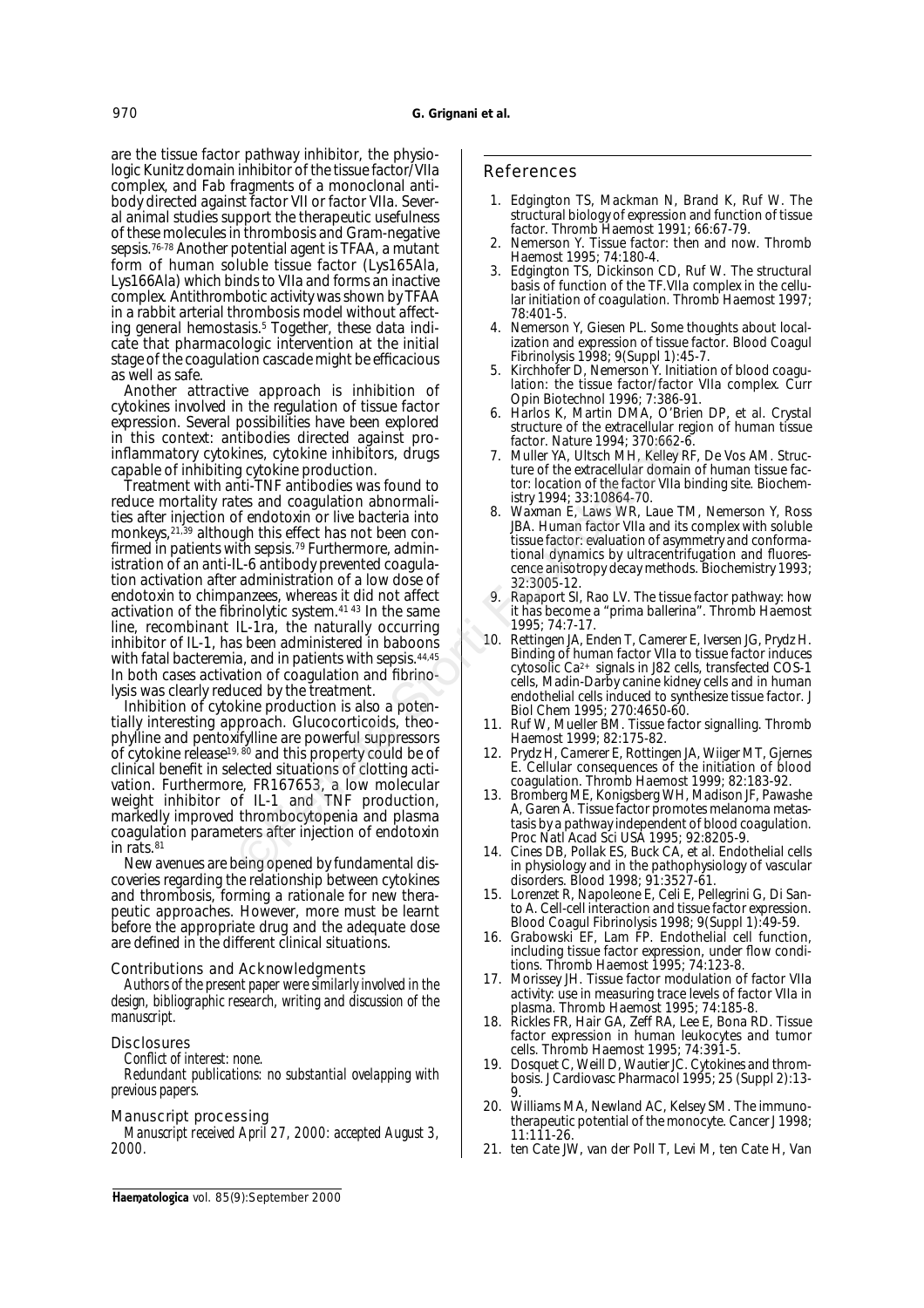Deventer SJH. Cytokines: triggers of clinical thrombotic disease. Thromb Haemost 1997; 78:415-9.

- 22. Osnes LT, Westvik AB, Joo GB, Okkenhaug C, Kierulf P. Inhibition of IL-1 induced tissue factor (TF) synthesis and procoagulant activity (PCA) in purified human monocytes by IL-4, IL-10 and IL-13. Cytokine 1996; 8:822-7.
- 23. Neumann FJ, Ott I, Marx N, et al. Effect of human recombinant interleukin-6 and interleukin-8 on monocyte procoagulant activity. Arterioscler Thromb Vasc Biol 1997; 17:3399-405.
- 24. Mulder AB, Zwaveling JH, Smid WR, et al. Augmented procoagulant activity in cancer patients, treated with recombinant interferon-γ in addition to recombinant tumor necrosis factor- $\alpha$  and melphalan. Thromb Haemost 1996; 76:897-901.
- 25. Nakstad B, Haugen T, Skjonsberg OH, Lyberg T. Expression of leukocyte integrins and tissue factor in mononuclear phagocytes. Eur Respir J 1998; 12:601- 6.
- 26. Haugen TS, Nakstad B, Lyberg T. Heterogeneity of procoagulant activity and cytokine release in subpopulations of alveolar macrophages and monocytes. Inflammation 1999; 23:15-23.
- 27. Mach F, Schonbeck U, Bonnefoy JY, Pober JS, Libby P. Activation of monocyte/macrophage functions related to acute atheroma complication by ligation of CD40: induction of collagenase, stromelysin, and tissue factor. Circulation 1997; 96:396-9. State is, the every in the terror endeapth and both and the state of the storting and proposition of the state attention of the state attention of the seck U, Bonnefoy IV, Pober IS, Libby P.<br>
and dysregulation of the hemes
- 28. Kopp CW, Robson SC, Siegel JB, et al. Regulation of monocyte tissue factor activity by allogeneic and xenogeneic endothelial cells. Thromb Haemost 1998; 79: 529-38.
- 29. Mantovani A., Sozzani S, Vecchi A, Introna M, Allavena P. Cytokine activation of endothelial cells: new molecules for an old paradigm. Thromb Haemost 1997; 78:406-14.
- 30. Napoleone E, Di Santo A, Lorenzet R. Monocytes upregulate endothelial cell expression of tissue factor: a role for cell-cell contact and cross-talk. Blood 1997; 89:541-9.
- 31. De Meyer GRY, Herman AG. Vascular endothelium dysfunction. Prog Cardiovasc Dis 1997; 39:325-42.
- 32. Basta G, De Caterina R. Advanced glycosylation endproducts and the pathogenesis of accelerated atherosclerosis in diabetes. G Ital Cardiol 1996; 26:699-719.
- 33. Iimuro Y, Nishiura T, Hellerbrand C, et al. NFkB prevents apoptosis and liver dysfunction during liver regeneration. J Clin Invest 1998; 101:802-11.
- 34. Zhou L, Stordeur P, De Lavareille A, et al. CD40 engagement on endothelial cells promotes tissue factor-dependent procoagulant activity. Thromb Haemost 1998; 79: 1025-8.
- 35. Miller DL, Yaron R, Yellin MJ. CD40L-CD40 interactions regulate endothelial cell surface tissue factor and thrombomodulin expression. J Leukoc Biol 1998; 63: 373-9.
- 36. Levi M, de Jonge E, van der Poll T, ten Cate H. Disseminated intravascular coagulation. Thromb Haemost 1999; 82:695-705.
- 37. ten Cate H, Timmerman JJ, Levi M. The pathophysiology of disseminated intravascular coagulation. Thromb Haemost 1999; 82:713-7.
- 38. Todoroki H, Nakamura S, Higure A, et al. Neutrophils express tissue factor in a monkey model of sepsis. Surgery 2000; 127:209-16.
- 39. Levi M, ten Cate H, Bauer KA, et al. Inhibition of endotoxin-induced activation of coagulation and fibrinolysis by pentoxifylline or by a monoclonal anti-tissue factor antibody in chimpanzees. J Clin Invest 1994; 93:114-20.
- 40. van der Poll T, Levi M, van Deventer SJH, et al. Differ-

ential effects of anti-tumor necrosis factor monoclonal antibodies on systemic inflammatory responses in experimental endotoxemia in chimpanzees. Blood 1994; 83:446-51.

- 41. van der Poll T, Levi M, Hack CE, et al. Elimination of interleukin-6 attenuates coagulation activation in experimental endotoxemia in chimpanzees. J Exp Med 1994; 179:1253-9.
- 42. van der Poll T, Jansen J, Levi M, ten Cate H, ten Cate JW, van Deventer SJH. Regulation of interleukin-10 release by tumor necrosis factor in humans and chimpanzees. J Exp Med 1994; 180:1985-8.
- 43. Stouthard JML, Levi M, Hack CA, et al. Interleukin-6 stimulates coagulation, not fibrinolysis, in humans. Thromb Haemost 1996; 76:738-42.
- Jansen PM, Boermeester MA, Fischer E, et al. Contribution of interleukin-1 to activation of coagulation and fibrinolysis, to neutrophil degranulation and the release of sPLA2 in sepsis. Studies in non-human primates after interleukin-1 $\alpha$  administration and during lethal bacteremia. Blood 1995; 86:1027-34.
- 45. Boermeester MA, van Leeuwen PAM, Coyle SM, et al. Interleukin-1 blockade attenuates mediator release and dysregulation of the hemostatic mechanism during human sepsis. Arch Surg 1995; 130:739-48.
- 46. Marchant A, Bruyns C, Vandenabeele P, et al. IL-10 controls IFN-γ and TNF production during experimental endotoxemia. Eur J Immunol 1994; 24:1167- 71.
- 47. Cuadrado MJ, Lopez-Pedrera C, Khamashta MA, et al. Thrombosis in primary antiphospholipid syndrome: a pivotal role for monocyte tissue factor expression. Arthritis Rheum 1997; 40:834-41.
- 48. Dobado-Berrios PM, Lopez-Pedrera C, Velasco F, Aguirre MA, Torres A, Cuadrado MJ. Increased levels of tissue factor mRNA in mononuclear blood cells of patients with primary antiphospholipid syndrome. Thromb Haemost 1999; 82:1578-82.
- 49. Amengual O, Atsumi T, Khamashta MA, Hughes GR. The role of the tissue factor pathway in the hypercoagulable state in patients with the antiphospholipid syndrome. Thromb Haemost 1998; 79:276-81.
- 50. Gugliotta L, Catani L, Vianelli N, et al. High plasma levels of tumor necrosis factor-α may be predictive of veno-occlusive disease in bone marrow transplantation. Blood 1994; 83:2385-6.
- 51. Faioni EM, Mannucci PM. Venocclusive disease of the liver after bone marrow transplantation: the role of hemostasis. Leuk Lymphoma 1997; 25: 233-45.
- 52. Serneri GG, Abbate R, Gori AM, et al. Transient intermittent lymphocyte activation is responsible for the instability of angina. Circulation 1992; 86:790-7.
- 53. Attanasio M, Gori AM, Giusti B, et al. Cytokine gene expression in human LPS- and IFNγ-stimulated mononuclear cells is inhibited by heparin. Thromb Haemost 1998; 79:959-62.
- 54. Tracy RP. Epidemiological evidence for inflammation in cardiovascular disease. Thromb Haemost 1999; 82: 826-31.
- 55. Sakamoto K, Arakawa H, Mita S, et al. Elevation of circulating interleukin-6 after surgery: factors influencing the serum level. Cytokine 1994; 6:181-6.
- 56. Salomon RN, Hughes CCW, Schoen FJ, Payne DD, Pober JS, Libby P. Human coronary transplantationassociated arteriosclerosis. Evidence for a chronic immune reaction to activated graft endothelial cells. Am J Pathol 1991; 138:791-8.
- 57. Blakely ML, van der Werf WJ, Berndly MC, Dalmasso AP, Bach FH, Hancock WW. Activation of intragraft endothelial and mononuclear cells during discordant xenograft rejection. Transplantation 1994; 58:1059- 66.